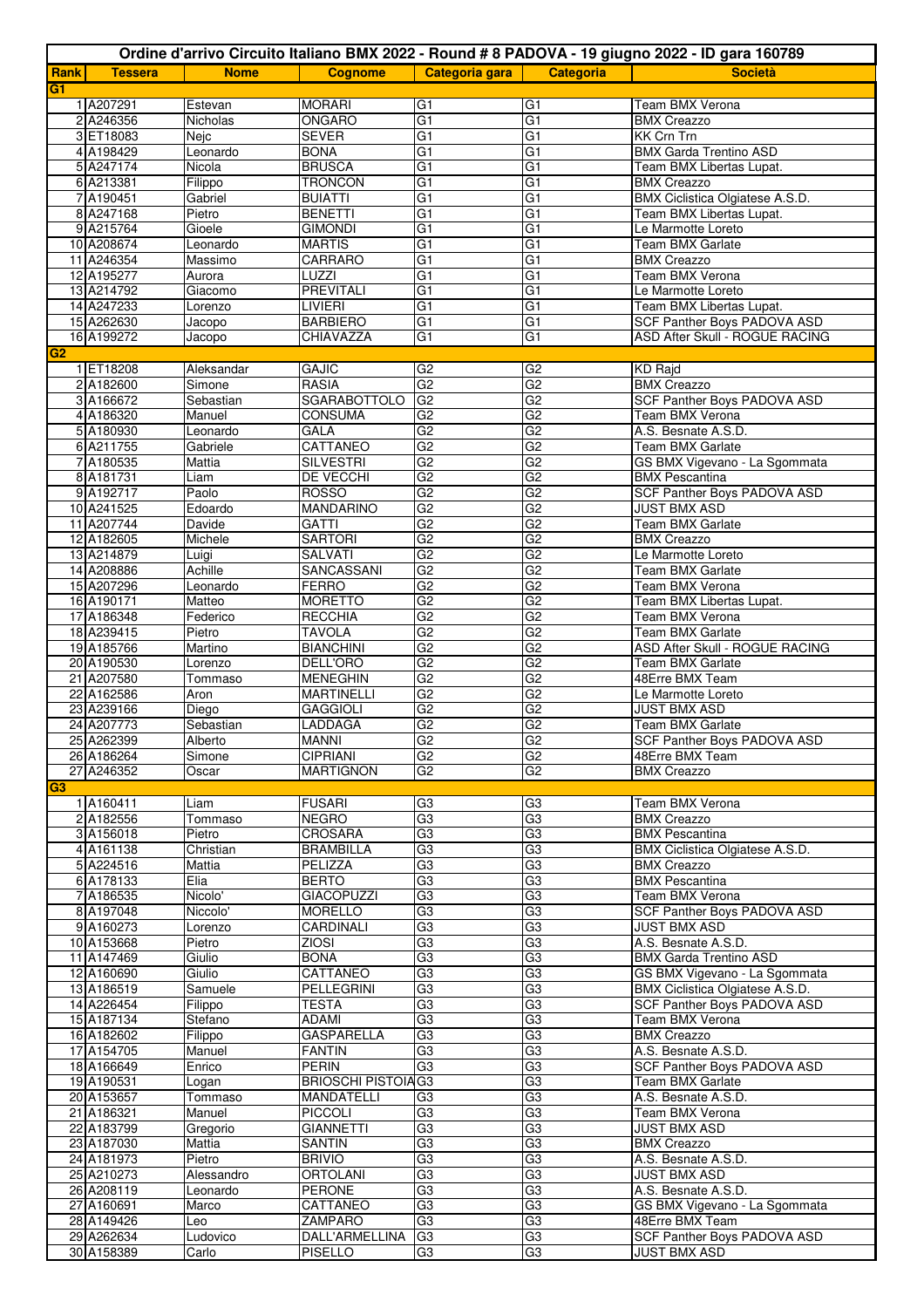|                | 31 A263070               | lago                     | <b>BIGI</b>                       | G <sub>3</sub>                       | G <sub>3</sub>                 | <b>SCF Panther Boys PADOVA ASD</b>                      |
|----------------|--------------------------|--------------------------|-----------------------------------|--------------------------------------|--------------------------------|---------------------------------------------------------|
|                | 32 A187143               | Giada                    | LAVARRA                           | $\overline{G3}$                      | G <sub>3</sub>                 | <b>BMX Creazzo</b>                                      |
|                | 33 A242792               | Elia                     | MAZZUCATO                         | G3                                   | G <sub>3</sub>                 | SCF Panther Boys PADOVA ASD                             |
|                | 34 A190527               | Nicolo'                  | MANZONI                           | G3                                   | G <sub>3</sub>                 | Team BMX Garlate                                        |
|                |                          |                          |                                   |                                      |                                |                                                         |
|                | 35 A247200               | Luca                     | <b>BULLADO</b>                    | G3                                   | G3                             | Team BMX Libertas Lupat.                                |
|                | 36 A186347               | Leonardo                 | LUZZI                             | $\overline{G3}$                      | G <sub>3</sub>                 | Team BMX Verona                                         |
|                | 37 A262420               | Achille                  | <b>VOLTAN</b>                     | G3                                   | G <sub>3</sub>                 | <b>SCF Panther Boys PADOVA ASD</b>                      |
|                | 38 A198686               | Elia                     | PEDROLLI                          | G3                                   | G <sub>3</sub>                 | <b>JUST BMX ASD</b>                                     |
|                | 39 A262649               | Giacomo                  | <b>SARTORI</b>                    | G <sub>3</sub>                       | G <sub>3</sub>                 | <b>SCF Panther Boys PADOVA ASD</b>                      |
|                |                          |                          |                                   |                                      |                                |                                                         |
|                | 40 A262406               | Gabriele                 | <b>SUCAS</b>                      | G <sub>3</sub>                       | G <sub>3</sub>                 | <b>SCF Panther Boys PADOVA ASD</b>                      |
| G <sub>4</sub> |                          |                          |                                   |                                      |                                |                                                         |
|                | 1 A182611                | Giulio                   | <b>TRONCON</b>                    | G4                                   | G <sub>4</sub>                 | <b>BMX Creazzo</b>                                      |
|                | 2A161695                 | Nicolas                  | <b>MANGANOTTI</b>                 | G4                                   | G <sub>4</sub>                 | Team BMX Libertas Lupat.                                |
|                |                          |                          |                                   |                                      |                                |                                                         |
|                | 3 A224694                | Giorgio                  | <b>BOSCHINI</b>                   | G4                                   | G <sub>4</sub>                 | SCF Panther Boys PADOVA ASD                             |
|                | 4 A160848                | Lorenzo Francesco PREZIO |                                   | G4                                   | G4                             | <b>BMX Creazzo</b>                                      |
|                | 5 A146525                | Federico                 | <b>MONTESEL</b>                   | G4                                   | G <sub>4</sub>                 | 48Erre BMX Team                                         |
|                | 6 A130234                | Nicolo                   | <b>GIGLIOTTI</b>                  | $\overline{G4}$                      | G4                             | <b>BMX Ciclistica Olgiatese A.S.D.</b>                  |
|                | 7 ET18184                | Maj                      | <b>NANUT</b>                      | G4                                   | G4                             | KD Raid                                                 |
|                | 8 A130005                | Andrea                   | <b>PUSHI</b>                      | G4                                   | G <sub>4</sub>                 | ASD After Skull - ROGUE RACING                          |
|                |                          |                          |                                   |                                      |                                |                                                         |
|                | 9 A148882                | Niccolo'                 | <b>ROSSETTO</b>                   | G4                                   | G4                             | <b>SCF Panther Boys PADOVA ASD</b>                      |
|                | 10 A180828               | Cesare                   | <b>TAVERNINI</b>                  | G4                                   | G <sub>4</sub>                 | <b>BMX Garda Trentino ASD</b>                           |
|                | 11 A160689               | Leonardo                 | <b>NESI</b>                       | G4                                   | G4                             | Team BMX Verona                                         |
|                | 12 A187306               | Leonardo                 | <b>GALASSI</b>                    | G4                                   | G <sub>4</sub>                 | BMX Ciclistica Olgiatese A.S.D.                         |
|                | 13 A241217               | Lorenzo                  | GUOLO                             | G4                                   | G <sub>4</sub>                 | SCF Panther Boys PADOVA ASD                             |
|                |                          |                          |                                   |                                      |                                |                                                         |
|                | 14 A164452               | Sebastiano               | CANZIANI                          | G4                                   | G <sub>4</sub>                 | Team BMX Garlate                                        |
|                | 15 A151562               | Leonardo                 | <b>DUSATTI</b>                    | $\overline{G4}$                      | G4                             | <b>BMX Garda Trentino ASD</b>                           |
|                | 16 ET18084               | Jaka                     | <b>SEVER</b>                      | G4                                   | G <sub>4</sub>                 | <b>KK Crn Trn</b>                                       |
|                | 17 A212723               | Federico                 | <b>ZORZA</b>                      | G4                                   | G4                             | Caravaggio Offroad                                      |
|                | 18 A160751               | <b>Mathias</b>           | <b>BOGO</b>                       | $\overline{G4}$                      | G <sub>4</sub>                 | 48Erre BMX Team                                         |
|                | 19 A134089               | Ettore                   | <b>SPINELLI</b>                   | G4                                   | G <sub>4</sub>                 | Le Marmotte Loreto                                      |
|                | 20 A207292               | Pablo                    | <b>MORARI</b>                     | G4                                   | G4                             | Team BMX Verona                                         |
|                |                          |                          |                                   |                                      |                                |                                                         |
|                | 21 A181425               | Pietro                   | <b>BONIZZI</b>                    | G4                                   | G4                             | Caravaggio Offroad                                      |
|                | 22 A187051               | Giovanni                 | <b>MONTERISI</b>                  | G4                                   | G4                             | <b>BMX Creazzo</b>                                      |
|                | 23 A151560               | Alessio                  | <b>CIAGHI</b>                     | G4                                   | G4                             | <b>BMX Garda Trentino ASD</b>                           |
|                | 24 A210187               | Marco                    | <b>CLERISSI</b>                   | G4                                   | G <sub>4</sub>                 | <b>JUST BMX ASD</b>                                     |
|                | 25 A187137               | Simone                   | <b>MELCHIOTTI</b>                 | G4                                   | G <sub>4</sub>                 | Team BMX Verona                                         |
|                | 26 A182609               | Lorenzo                  | <b>MENEGUZZO</b>                  | G4                                   | G <sub>4</sub>                 | <b>BMX Creazzo</b>                                      |
|                | 27 A183477               | Giorgio                  | RAVAZZANI                         | G4                                   | G <sub>4</sub>                 | BMX Ciclistica Olgiatese A.S.D.                         |
|                |                          | Tommaso                  |                                   | G4                                   | G4                             | <b>BMX Creazzo</b>                                      |
|                | 28 A160856               |                          | <b>GALASSI</b>                    |                                      |                                |                                                         |
|                | 29 A173168               | Ettore                   | <b>BELLONI</b>                    | G4                                   | G4                             | <b>Team BMX Verona</b>                                  |
|                | 30 A160862               | Nicolo'                  | LAVARRA                           | $\overline{G4}$                      | G4                             | <b>BMX</b> Creazzo                                      |
|                | 31 A181901               | Kevin                    | <b>GIULIVI</b>                    | G4                                   | G4                             | Caravaggio Offroad                                      |
|                | 32 A185980               | Filippo                  | <b>TURRI</b>                      | G4                                   | G4                             | Team BMX Verona                                         |
|                | 33 A245881               | Tommaso                  | <b>BIANCOVISO</b>                 | $\overline{G4}$                      | G4                             | <b>BMX Creazzo</b>                                      |
|                | 34 A207654               | Andrea                   | <b>MACERA</b>                     | G4                                   | G4                             | BMX Ciclistica Olgiatese A.S.D.                         |
|                | 35 A130661               | Sven                     | <b>ROIATTI</b>                    | G4                                   | G4                             | 48Erre BMX Team                                         |
|                | 36 A190525               | Alessandro Maria         | <b>BRINI</b>                      | G4                                   | G4                             | Team BMX Garlate                                        |
|                |                          |                          |                                   |                                      |                                |                                                         |
|                | 37 A164448               | Francesco                | <b>CASLINI</b>                    | G4                                   | G4                             | Team BMX Garlate                                        |
|                | 38 A185981               | Manuel                   | <b>ZOCCA</b>                      | G4                                   | G4                             | Team BMX Verona                                         |
|                | 39 A262633               | Riccardo                 | <b>COSTOLA</b>                    | G4                                   | G4                             | SCF Panther Boys PADOVA ASD                             |
|                | 40 A210399               | Christian                | <b>LIGORIO</b>                    | G4                                   | G4                             | Team BMX Verona                                         |
|                | 41 A179626               | Enea                     | <b>SATTOLO</b>                    | $\overline{G4}$                      | G <sub>4</sub>                 | 48Erre BMX Team                                         |
|                | 42 A161216               | Andrea                   | <b>ALLEGRUCCI</b>                 | G4                                   | G4                             | <b>JUST BMX ASD</b>                                     |
|                | 43 A214868               | Paolo                    | <b>STOLFI</b>                     | G4                                   | G <sub>4</sub>                 | Le Marmotte Loreto                                      |
|                | 44 A160855               | Vittoria                 | CAMPAGNARO                        | G4                                   | G4                             | <b>BMX Creazzo</b>                                      |
|                |                          |                          |                                   | G4                                   |                                |                                                         |
|                | 45 ET18179               | Neja                     | <b>HERIC</b>                      |                                      | G4                             | KD Rajd                                                 |
|                | 46 A227380               | Aleksandr                | <b>PAVAN</b>                      | G4                                   | G <sub>4</sub>                 | <b>SCF Panther Boys PADOVA ASD</b>                      |
|                | 47 A187340               | Marco                    | <b>MENEGHINI</b>                  | $\overline{G4}$                      | G4                             | A.S. Besnate A.S.D.                                     |
|                | 48 A227377               | Andrej                   | <b>PAVAN</b>                      | G4                                   | G4                             | <b>SCF Panther Boys PADOVA ASD</b>                      |
|                | <b>CRUISER UNDER 39</b>  |                          |                                   |                                      |                                |                                                         |
|                | 1 701156D                | Alessio                  | <b>RONCHETTI</b>                  | Cruiser Under 39                     | Cruiser 17-24                  | BMX Ciclistica Olgiatese A.S.D.                         |
|                | 2001216S                 | lacopo                   | <b>MENIN</b>                      | Cruiser Under 39                     | Cruiser 25-29                  | SCF Panther Boys PADOVA ASD                             |
|                | 3901218C                 | Niccolo'                 | <b>MENIN</b>                      | Cruiser Under 39                     | Cruiser 25-29                  | SCF Panther Boys PADOVA ASD                             |
|                |                          |                          |                                   |                                      |                                |                                                         |
|                | 4 A153295                | Manuel                   | <b>SCHIAVO</b>                    | Cruiser Under 39                     | Cruiser 30-39                  | Fox Team                                                |
|                | 5 684794U                | Francesco                | <b>DERME</b>                      | Cruiser Under 39                     | Cruiser 25-29                  | <b>SCF Panther Boys PADOVA ASD</b>                      |
|                | 6 719676P                | Andrea                   | <b>RONCHETTI</b>                  | Cruiser Under 39                     | Cruiser 17-24                  | BMX Ciclistica Olgiatese A.S.D.                         |
|                | 7881333K                 | Davide                   | <b>GALLI</b>                      | Cruiser Under 39                     | Cruiser 17-24                  | <b>BMX Team Alto Adige Südtirol</b>                     |
|                | 8 781255G                | $\overline{Jacopo}$      | <b>TURATO</b>                     | Cruiser Under 39                     | Cruiser 17-24                  | <b>SCF Panther Boys PADOVA ASD</b>                      |
|                | 9 A224520                | Edoardo                  | <b>MOSCHIN</b>                    | Cruiser Under 39                     | Cruiser 17-24                  | <b>SCF Panther Boys PADOVA ASD</b>                      |
|                | 10 A098640               | Mattia                   | CASTELNUOVO                       | Cruiser Under 39                     | <b>Cruiser Allievi</b>         | BMX Ciclistica Olgiatese A.S.D.                         |
|                |                          |                          | <b>BARETTI</b>                    | Cruiser Under 39                     | Cruiser 30-39                  | Le Marmotte Loreto                                      |
|                |                          |                          |                                   |                                      |                                |                                                         |
|                | 11 A098058               | Manuel                   |                                   |                                      |                                |                                                         |
|                | 12 980458G               | Giovanni                 | <b>BERTO</b>                      | Cruiser Under 39                     | Cruiser 30-39                  | <b>SCF Panther Boys PADOVA ASD</b>                      |
|                | 13 A247252               | Marco                    | <b>GABALDO</b>                    | Cruiser Under 39                     | Cruiser 17-24                  | Team BMX Libertas Lupat.                                |
|                | 14 A132264               | Alessandro               | CROCE                             | Cruiser Under 39                     | Cruiser 30-39                  | BMX Ciclistica Olgiatese A.S.D.                         |
|                | 15 A239416               | Alessandro               | VALSECCHI                         | Cruiser Under 39                     | <b>Cruiser Allievi</b>         | Team BMX Garlate                                        |
|                | 16 A174847               | Giorgio                  | VALSECCHI                         | Cruiser Under 39                     | Cruiser Esordienti             | Team BMX Garlate                                        |
|                |                          | Niki                     |                                   |                                      |                                |                                                         |
|                | 17 A153292<br>18 A177217 | Cecilia                  | <b>BROGGIO</b><br><b>ELERDINI</b> | Cruiser Under 39<br>Cruiser Under 39 | Cruiser 17-24<br>Cruiser 17-24 | Team BMX Libertas Lupat.<br>SCF Panther Boys PADOVA ASD |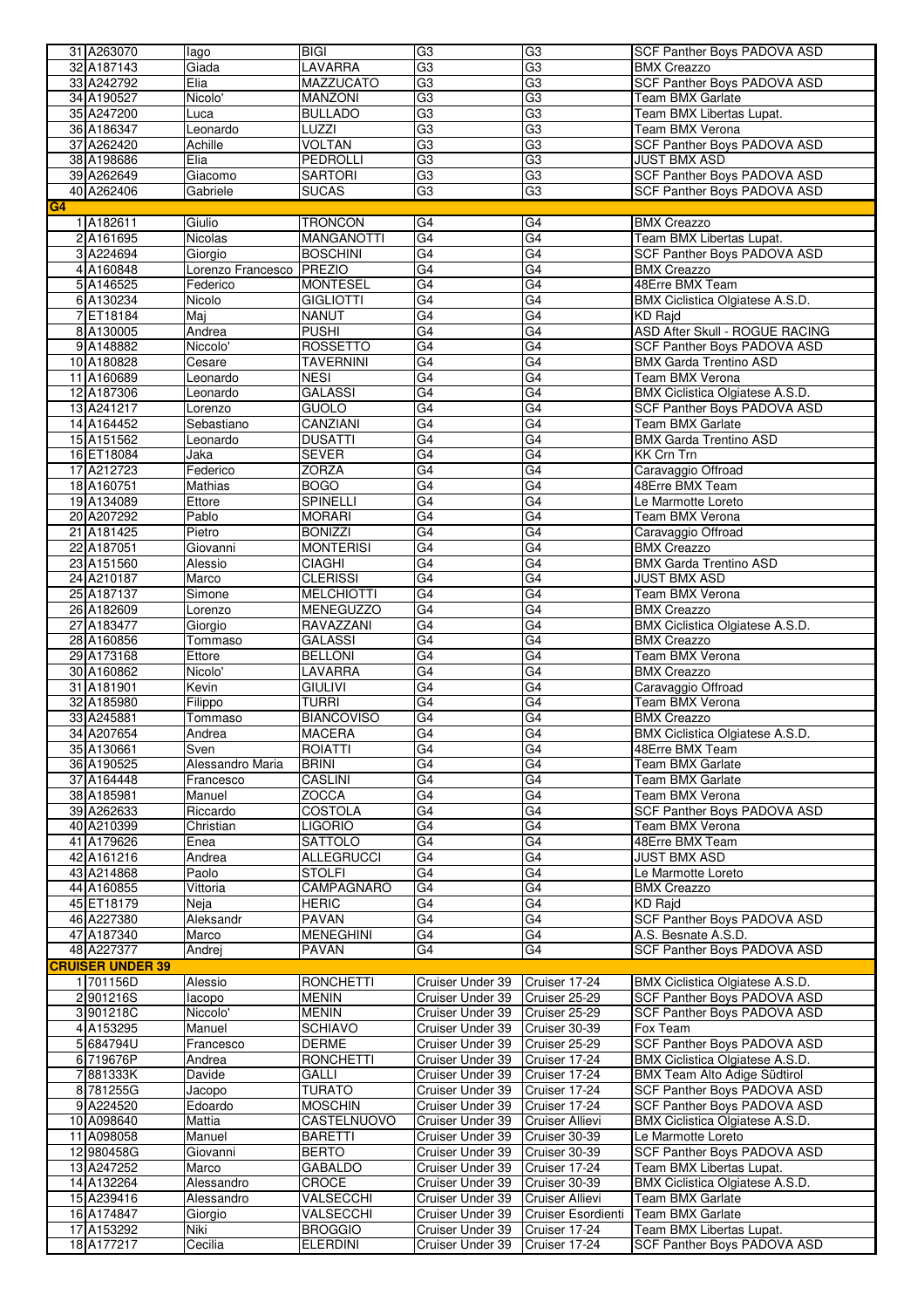|                | <b>CRUISER 40+</b>       |                  |                           |                                     |                                                        |                                                                       |
|----------------|--------------------------|------------------|---------------------------|-------------------------------------|--------------------------------------------------------|-----------------------------------------------------------------------|
|                | 1 355373J                | Piero            | <b>PIOVESAN</b>           |                                     |                                                        | Cruiser 40 & Over Cruiser 40 & Over SCF Panther Boys PADOVA ASD       |
|                | 2 A122013                | Marco            | <b>GAULE</b>              |                                     | Cruiser 40 & Over   Cruiser 40 & Over   BMX Pescantina |                                                                       |
|                | 3 A000347                | Vittorio         | <b>SARTORI</b>            |                                     | Cruiser 40 & Over Cruiser 40 & Over BMX Creazzo        |                                                                       |
|                | 4 A115991                | Oscar            | TAMI                      |                                     |                                                        | Cruiser 40 & Over   Cruiser 40 & Over   Team BMX Garlate              |
|                | 5 A113321                | Flavio           | CASTELNUOVO               |                                     |                                                        | Cruiser 40 & Over Cruiser 40 & Over   BMX Ciclistica Olgiatese A.S.D. |
|                | 6 A226486                | Matteo           | <b>MORELLO</b>            |                                     |                                                        | Cruiser 40 & Over   Cruiser 40 & Over   SCF Panther Boys PADOVA ASD   |
|                | 7 A160112                | Giuseppe         | <b>SALETTI</b>            | Cruiser 40 & Over Cruiser 40 & Over |                                                        | BMX Action Cremona A.S.D.                                             |
|                | 8 796192R                | Matteo           | CAPPELLARO                | Cruiser 40 & Over Cruiser 40 & Over |                                                        | Carisma Team                                                          |
|                | 9 A201307                | Leonardo         | <b>PISELLO</b>            |                                     | Cruiser 40 & Over Cruiser 40 & Over JJUST BMX ASD      |                                                                       |
|                | 10 A111482               | Cristian         | CARRARO                   |                                     | Cruiser 40 & Over Cruiser 40 & Over BMX Creazzo        |                                                                       |
|                | 11 A136942               | Gino             | <b>CAODURO</b>            | Cruiser 40 & Over Cruiser 40 & Over |                                                        | <b>BMX Creazzo</b>                                                    |
|                |                          |                  | <b>LIPPI BONCAMBI</b>     | Cruiser 40 & Over Cruiser 40 & Over |                                                        | <b>JUST BMX ASD</b>                                                   |
|                | 12 A210183               | Emanuele         |                           |                                     |                                                        |                                                                       |
|                | 13 A167300               | Alessandro       | LENA                      | Cruiser 40 & Over Cruiser 40 & Over |                                                        | 48Erre BMX Team                                                       |
|                | 14 A148888               | Giuseppe         | <b>DALLA VECCHIA</b>      | Cruiser 40 & Over Cruiser 40 & Over |                                                        | <b>SCF Panther Boys PADOVA ASD</b>                                    |
|                | 15 793832P               | Antonio          | <b>PAUCIULLO</b>          |                                     |                                                        | Cruiser 40 & Over Cruiser 40 & Over Caravaggio Offroad                |
|                | 16 A192339               | Andrea           | CAMPORESE                 |                                     |                                                        | Cruiser 40 & Over Cruiser 40 & Over SCF Panther Boys PADOVA ASD       |
|                | 17 A062284               | Michele          | <b>GUARIGLIA</b>          | Cruiser 40 & Over Cruiser 40 & Over |                                                        | BMX Ciclistica Olgiatese A.S.D.                                       |
|                | 18 A249710               | Davide           | <b>ARZUFFI</b>            |                                     |                                                        | Cruiser 40 & Over Cruiser 40 & Over Le Marmotte Loreto                |
|                | 19 A201310               | Enrico           | CARDINALI                 |                                     | Cruiser 40 & Over Cruiser 40 & Over                    | <b>JUST BMX ASD</b>                                                   |
|                | 20 A237747               | Caludio          | CASALI                    | Cruiser 40 & Over Cruiser 40 & Over |                                                        | GS BMX Vigevano - La Sgommata                                         |
|                | 21 A211151               | Roberta          | <b>GOLIN</b>              |                                     | Cruiser 40 & Over Cruiser 40 & Over BMX Creazzo        |                                                                       |
|                | 22 ET18186               | Tomaž            | <b>DERENCIN</b>           |                                     | Cruiser 40 & Over Cruiser 40 & Over KD Rajd            |                                                                       |
|                | 23 A246026               | Matteo           | LADDAGA                   |                                     |                                                        | Cruiser 40 & Over Cruiser 40 & Over Team BMX Garlate                  |
|                | 24 A240951               | Claudia          | CASI                      | Cruiser 40 & Over Cruiser 40 & Over |                                                        | ASD After Skull - ROGUE RACING                                        |
| G <sub>5</sub> |                          |                  |                           |                                     |                                                        |                                                                       |
|                |                          |                  |                           |                                     |                                                        |                                                                       |
|                | 1 A086877                | <b>Tommaso</b>   | <b>BRAVI</b>              | G <sub>5</sub>                      | G <sub>5</sub>                                         | Team BMX Garlate                                                      |
|                | 2 A076239                | Liam             | <b>TOMIZIOLI</b>          | G <sub>5</sub>                      | G <sub>5</sub>                                         | <b>BMX Pescantina</b>                                                 |
|                | 3 A108525                | Enea             | <b>BROGGIO</b>            | G5                                  | G <sub>5</sub>                                         | Team BMX Libertas Lupat.                                              |
|                | 4 A136426                | Riccardo         | <b>MARAGNA</b>            | $\overline{G5}$                     | G <sub>5</sub>                                         | <b>BMX Pescantina</b>                                                 |
|                | 5 A132506                | Niccolo'         | <b>SCOLARI</b>            | G <sub>5</sub>                      | G <sub>5</sub>                                         | Team BMX Verona                                                       |
|                | 6 A093127                | Tommaso          | <b>ARTICO</b>             | G5                                  | G <sub>5</sub>                                         | SCF Panther Boys PADOVA ASD                                           |
|                | 7 A092131                | Edoardo          | <b>DISARO'</b>            | G <sub>5</sub>                      | G <sub>5</sub>                                         | SCF Panther Boys PADOVA ASD                                           |
|                | 8 A082185                | Tommaso          | RITARDATI                 | G <sub>5</sub>                      | G <sub>5</sub>                                         | <b>BMX Creazzo</b>                                                    |
|                | 9 ET18110                | Tine             | <b>GOSTENCNIK</b>         | G5                                  | G <sub>5</sub>                                         | Slovenia - All Clubs                                                  |
|                | 10 A108538               | Christian        | LUCENTE                   | G <sub>5</sub>                      | G <sub>5</sub>                                         | <b>BMX Pescantina</b>                                                 |
|                | 11 A076249               | Leonardo         | <b>MORETTO</b>            | G <sub>5</sub>                      | G <sub>5</sub>                                         | Team BMX Libertas Lupat.                                              |
|                | 12 A082841               | Lorenzo          | <b>MUCELLI</b>            | G <sub>5</sub>                      | G5                                                     | BMX Ciclistica Olgiatese A.S.D.                                       |
|                | 13 ET18085               | Matija           | <b>KRECIC</b>             | G5                                  | G <sub>5</sub>                                         | <b>KK Crn Trn</b>                                                     |
|                | 14 A108529               | Matteo           | <b>FANTATO</b>            | G <sub>5</sub>                      | G <sub>5</sub>                                         | Team BMX Libertas Lupat.                                              |
|                |                          |                  |                           |                                     |                                                        |                                                                       |
|                | 15 A139904               | Matteo           | RACCAGNI                  | $\overline{G5}$                     | G <sub>5</sub>                                         | <b>Team BMX Garlate</b>                                               |
|                | 16 A242664               | Riccardo         | <b>ANTONA</b>             | $\overline{G5}$                     | G <sub>5</sub>                                         | GS BMX Vigevano - La Sgommata                                         |
|                | 17 ET17971               | Kirsten          | <b>POLLINI</b>            | G <sub>5</sub>                      | G5                                                     | <b>BMX-Club Zetzwil</b>                                               |
|                | 18 A209060               | Chiara           | <b>MATTEI</b>             | G <sub>5</sub>                      | G <sub>5</sub>                                         | <b>BMX Garda Trentino ASD</b>                                         |
|                | 19 A156142               | Stefano          | <b>CONTERNO</b>           | G <sub>5</sub>                      | G <sub>5</sub>                                         | A.S. Besnate A.S.D.                                                   |
|                | 20 A247178               | Sofia            | <b>BRUSCA</b>             | G <sub>5</sub>                      | G <sub>5</sub>                                         | Team BMX Libertas Lupat.                                              |
|                | 21 A206004               | Alessandro       | <b>TESTI</b>              | G5                                  | G5                                                     | A.S. Besnate A.S.D.                                                   |
|                | 22 A160898               | Gabriele         | PREVEATO                  | G5                                  | G5                                                     | A.S. Besnate A.S.D.                                                   |
|                |                          |                  |                           |                                     |                                                        |                                                                       |
|                | 23 A137972               | Nicolo'          | CATTANEO                  | G5                                  | G5                                                     | BMX Ciclistica Olgiatese A.S.D.                                       |
|                | 24 A208846               | Mirko            | <b>BERTONI</b>            | G <sub>5</sub>                      | G <sub>5</sub>                                         | <b>BMX Garda Trentino ASD</b>                                         |
|                |                          |                  |                           |                                     |                                                        |                                                                       |
|                | 25 A227802               | Simone           | <b>MINGARDI</b>           | G5                                  | G5                                                     | Caravaggio Offroad                                                    |
|                | 26 A103130               | David            | <b>CUCCI</b>              | G <sub>5</sub>                      | G5                                                     | <b>BMX Team Alto Adige Südtirol</b>                                   |
|                | 27 A154721               | Leonardo         | CANALE                    | G <sub>5</sub>                      | G5                                                     | ASD After Skull - ROGUE RACING                                        |
|                | 28 A228459               | Leonardo         | <b>BETTELLA</b>           | G <sub>5</sub>                      | G <sub>5</sub>                                         | <b>SCF Panther Boys PADOVA ASD</b>                                    |
|                | 29 A243739               | Lorenzo          | <b>MALAFRONTE</b>         | G <sub>5</sub>                      | G5                                                     | Le Marmotte Loreto                                                    |
|                | 30 A261616               | Luca             | <b>PIRON</b>              | G5                                  | G5                                                     | SCF Panther Boys PADOVA ASD                                           |
|                | 31 A210264               | Simone           | <b>PATUMI</b>             | G <sub>5</sub>                      | G <sub>5</sub>                                         | <b>JUST BMX ASD</b>                                                   |
|                | 32 A207650               | Matteo           | <b>SANGIORGIO</b>         | G <sub>5</sub>                      | $\overline{G5}$                                        | BMX Ciclistica Olgiatese A.S.D.                                       |
|                | 33 A227138               | Edoardo          | CAVIGLIANI                | G <sub>5</sub>                      | G <sub>5</sub>                                         | GS BMX Vigevano - La Sgommata                                         |
|                | 34 A186346               | Andrea           | <b>VINCI</b>              | G <sub>5</sub>                      | G <sub>5</sub>                                         | Team BMX Verona                                                       |
|                | 35 A248095               | Francesco        | <b>ROSSI</b>              | G5                                  | G <sub>5</sub>                                         | <b>BMX Pescantina</b>                                                 |
|                | 36 A207742               | Andrea           | <b>BALLESTRASSE</b>       | G5                                  | G <sub>5</sub>                                         | Team BMX Garlate                                                      |
|                | 37 A192396               | Olivia Lucilla   | <b>FORMICA</b>            | G <sub>5</sub>                      | G5                                                     | <b>JUST BMX ASD</b>                                                   |
|                | 38 A187248               | Elia             | SANDRI                    | G <sub>5</sub>                      | G <sub>5</sub>                                         | <b>BMX Creazzo</b>                                                    |
| IG6            |                          |                  |                           |                                     |                                                        |                                                                       |
|                | 1 A073248                |                  | <b>MARIANI</b>            | G <sub>6</sub>                      | G <sub>6</sub>                                         | Maikun Factory Team ASD                                               |
|                | 2ET18183                 | Matteo<br>Jošt   | LOŽAR                     | G <sub>6</sub>                      | G <sub>6</sub>                                         | <b>KD Raid</b>                                                        |
|                |                          |                  |                           |                                     |                                                        |                                                                       |
|                | 3 A156959                | Martino          | CASLINI                   | G <sub>6</sub>                      | G6                                                     | <b>Team BMX Garlate</b>                                               |
|                | 4 A107629                | William          | GAULE                     | G <sub>6</sub>                      | G <sub>6</sub>                                         | <b>BMX Pescantina</b>                                                 |
|                | 5 A208816                | Riccardo         | <b>GOBBIN</b>             | G <sub>6</sub>                      | GO                                                     | <b>SCF Panther Boys PADOVA ASD</b>                                    |
|                | 6 A237613                | Federico         | QUARTERONI                | G <sub>6</sub>                      | G6                                                     | Caravaggio Offroad                                                    |
|                | 7 A082258                | Vittorio         | SAMA                      | G <sub>6</sub>                      | G <sub>6</sub>                                         | Team BMX Verona                                                       |
|                | 8 A129756                | Andrea           | <b>GAFFEO</b>             | G <sub>6</sub>                      | G6                                                     | A.S. Besnate A.S.D.                                                   |
|                | 9 A162320                | Riccardo         | <b>BRIZZOLARI</b>         | G6                                  | G <sub>6</sub>                                         | <b>BMX Pescantina</b>                                                 |
|                | 10 A152482               | Tommaso          | <b>CORTOSE</b>            | $\overline{G6}$                     | G <sub>6</sub>                                         | BMX Ciclistica Olgiatese A.S.D.                                       |
|                | 11 A201096               | Nicola           | MARZARI                   | G <sub>6</sub>                      | G <sub>6</sub>                                         | <b>BMX Pescantina</b>                                                 |
|                | 12 A102964<br>13 A102862 | Tommaso<br>Rayan | <b>TURETTA</b><br>MAGOSSO | G <sub>6</sub><br>G <sub>6</sub>    | GO<br>G <sub>6</sub>                                   | <b>BMX Creazzo</b><br>Team BMX Verona                                 |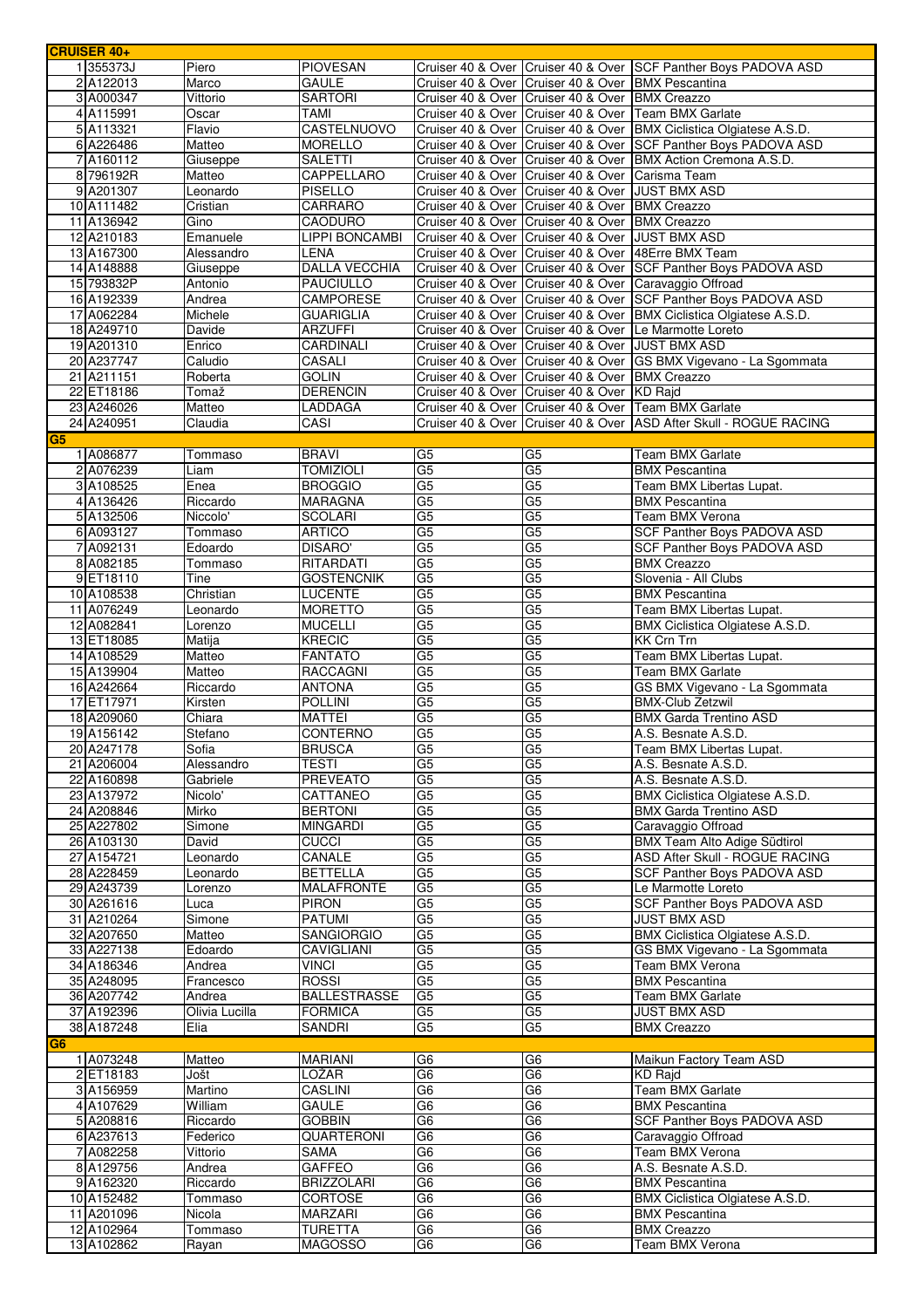| 14 A226487               | Gianluca               | <b>MORELLO</b>              | G6                       | G6                       | SCF Panther Boys PADOVA ASD             |
|--------------------------|------------------------|-----------------------------|--------------------------|--------------------------|-----------------------------------------|
| 15 A073207               | Andrea                 | ZANETTI                     | G6                       | G6                       | <b>BMX Creazzo</b>                      |
| 16 A130325               | Marcello               | <b>DANELON</b>              | G <sub>6</sub>           | G <sub>6</sub>           | GS BMX Vigevano - La Sgommata           |
| 17 A103103               | Andrea                 | PELIZZARI                   | G <sub>6</sub>           | G6                       | <b>BMX Creazzo</b>                      |
| 18 A065462               | Leonardo               | <b>PIZZINI</b>              | G <sub>6</sub>           | G <sub>6</sub>           | <b>BMX Pescantina</b>                   |
| 19 A182601               | Tommaso                | <b>GASPARELLA</b>           | G <sub>6</sub>           | G <sub>6</sub>           | <b>BMX Creazzo</b>                      |
| 20 A261689               | Leonardo               | <b>TIHOLAZ</b>              | G6                       | G <sub>6</sub>           | <b>SCF Panther Boys PADOVA ASD</b>      |
| 21 A161884               | Mattia                 | <b>MANTOVANI</b>            | G <sub>6</sub>           | G <sub>6</sub>           | Team BMX Libertas Lupat.                |
| 22 A177722               | Mattia                 | <b>RIVA</b>                 | G <sub>6</sub>           | G <sub>6</sub>           |                                         |
|                          |                        |                             |                          |                          | SCF Panther Boys PADOVA ASD             |
| 23 A248089               | Cristian               | <b>BRUNO</b>                | G <sub>6</sub>           | G <sub>6</sub>           | <b>BMX Pescantina</b>                   |
| 24 A132505               | Mario                  | <b>VALENTI</b>              | G <sub>6</sub>           | G <sub>6</sub>           | <b>Team BMX Verona</b>                  |
| 25 ET18081               | Tine                   | <b>DOVŽAK</b>               | G <sub>6</sub>           | G <sub>6</sub>           | <b>KK Crn Trn</b>                       |
| 26 A065376               | Paolo                  | PELI                        | G <sub>6</sub>           | G <sub>6</sub>           | <b>Team BMX Verona</b>                  |
| 27 A262686               | Luca                   | <b>LOREGIAN</b>             | G <sub>6</sub>           | G <sub>6</sub>           | SCF Panther Boys PADOVA ASD             |
| 28 A223058               | Alessandro             | <b>FEDRIGO</b>              | G <sub>6</sub>           | G <sub>6</sub>           | <b>BMX Pescantina</b>                   |
| 29 A211665               | Gabriele               | PELLIZZARO                  | G <sub>6</sub>           | G <sub>6</sub>           | <b>BMX Creazzo</b>                      |
| 30 A249027               | Pietro                 | <b>TORELLI</b>              | G6                       | $\overline{G6}$          | <b>JUST BMX ASD</b>                     |
| 31 A223060               | Giovanni Silvio        | <b>GREPPI</b>               | G <sub>6</sub>           | G <sub>6</sub>           | <b>BMX Pescantina</b>                   |
| 32 A262667               | Giulio                 | ORLANDO                     | G <sub>6</sub>           | G <sub>6</sub>           | SCF Panther Boys PADOVA ASD             |
|                          |                        |                             |                          |                          |                                         |
| 33 A211872               | Riccardo               | <b>CORNAGGIA</b>            | G6                       | G6                       | <b>Team BMX Garlate</b>                 |
| 34 A124066               | <b>Valentino Denis</b> | <b>CUDINI</b>               | G6                       | G <sub>6</sub>           | 48Erre BMX Team                         |
| 35 A262671               | Andrea                 | <b>BERNARDI</b>             | G <sub>6</sub>           | G <sub>6</sub>           | SCF Panther Boys PADOVA ASD             |
| 36 A262409               | <b>Beatrice</b>        | <b>SUCAS</b>                | G6                       | G6                       | SCF Panther Boys PADOVA ASD             |
| 37 ET17972               | Martino                | <b>COLETTI</b>              | G <sub>6</sub>           | G <sub>6</sub>           | Great Britain - All Clubs               |
| 38 A247210               | Federico               | <b>BAMPA</b>                | G <sub>6</sub>           | G <sub>6</sub>           | Team BMX Libertas Lupat.                |
| 39 A217188               | Joey                   | <b>MINISSALE</b>            | G <sub>6</sub>           | G <sub>6</sub>           | Team BMX Verona                         |
| 40 A262653               | Andrea                 | <b>CINETTO</b>              | G6                       | G6                       | <b>SCF Panther Boys PADOVA ASD</b>      |
| 41 A188858               | Giorgio                | <b>ARZUFFI</b>              | G <sub>6</sub>           | G6                       | Le Marmotte Loreto                      |
| <b>ESORDIENTI</b>        |                        |                             |                          |                          |                                         |
|                          |                        |                             |                          |                          |                                         |
| 1 A013581                | Marco                  | <b>DEL TONGO</b>            | Esordienti               | Esordienti               | <b>BMX Creazzo</b>                      |
| 2 A046792                | Elia                   | <b>ZOCCA</b>                | Esordienti               | Esordienti               | Team BMX Verona                         |
| 3 A068054                | Matteo                 | <b>ZULLATO</b>              | Esordienti               | Esordienti               | SCF Panther Boys PADOVA ASD             |
| 4 A080148                | Andrea                 | <b>CAVALLIN</b>             | Esordienti               | Esordienti               | BMX Ciclistica Olgiatese A.S.D.         |
| 5 999431L                | Federico               | <b>CORBANI</b>              | Esordienti               | Esordienti               | A.S. Besnate A.S.D.                     |
| 6 A010503                | Alex                   | CHIANDETTI                  | Esordienti               | Esordienti               | 48Erre BMX Team                         |
| 7 A064889                | Mirco                  | CROCE                       | Esordienti               | Esordienti               | BMX Ciclistica Olgiatese A.S.D.         |
| 8 A070137                | Natan                  | <b>SANDRINI</b>             | Esordienti               | Esordienti               | ASD After Skull - ROGUE RACING          |
| 9 A132513                | Nicolo'                | <b>PUGGIA</b>               | Esordienti               | Esordienti               | Team BMX Verona                         |
| 10 A041776               | Matteo                 | <b>FERRARI</b>              | Esordienti               | Esordienti               | Team BMX Verona                         |
| 11 ET18080               | Nik                    | <b>PREK</b>                 | Esordienti               | Esordienti               | KK Crn Trn                              |
|                          |                        |                             |                          |                          |                                         |
| 12 A094701               | Simone                 | <b>MASTRIFORTI</b>          | Esordienti               | Esordienti               | <b>JUST BMX ASD</b>                     |
| 13 A072910               | Daniil                 | <b>GAZZIOLA</b>             | Esordienti               | Esordienti               | 48Erre BMX Team                         |
| 14 A019249               | Nicolo'                | <b>GUARIGLIA</b>            | Esordienti               | Esordienti               | BMX Ciclistica Olgiatese A.S.D.         |
| 15 A056669               | Lorenzo                | <b>MATTEI</b>               | Esordienti               | Esordienti               | <b>BMX Garda Trentino ASD</b>           |
| 16 A020508               |                        | <b>TROMBETTA</b>            | Esordienti               | Esordienti               | <b>BMX Ciclistica Olgiatese A.S.D.</b>  |
|                          | Manuel                 |                             |                          |                          |                                         |
| 17 A146156               | Valentino              | <b>MONTESEL</b>             | Esordienti               | Esordienti               | 48Erre BMX Team                         |
| 18 ET18082               | Lenart                 | <b>SEVER</b>                |                          | Esordienti               | <b>KK Crn Trn</b>                       |
|                          |                        |                             | Esordienti<br>Esordienti |                          | <b>BMX Pescantina</b>                   |
| 19 A165073               | Mattia                 | CAMPEDELLI                  |                          | Esordienti               |                                         |
| 20 A073371               | Alberto                | <b>RITARDATI</b>            | Esordienti               | Esordienti               | <b>BMX Creazzo</b>                      |
| 21 A092138               | Damiano                | <b>MANNUCCI</b>             | Esordienti               | Esordienti               | SCF Panther Boys PADOVA ASD             |
| 22 A160486               | Andrea                 | <b>MARCHESINI</b>           | Esordienti               | Esordienti               | Team BMX Verona                         |
| 23 ET17970               | Nathan                 | <b>POLLINI</b>              | Esordienti               | Esordienti               | <b>BMX-Club Zetzwil</b>                 |
| 24 A226453               | Kristian               | PITTARELLO                  | Esordienti               | Esordienti               | SCF Panther Boys PADOVA ASD             |
| 25 A046853               | Vittorio               | <b>MORBIN</b>               | Esordienti               | Esordienti               | <b>BMX Creazzo</b>                      |
| 26 A207652               | Ercole                 | COMPAGNONI                  | Esordienti               | Esordienti               | BMX Ciclistica Olgiatese A.S.D.         |
| 27 A114495               | Alex                   | <b>GILARDI</b>              | Esordienti               | Esordienti               | <b>Team BMX Garlate</b>                 |
| 28 A187251               | Davide                 | <b>BASCIANO</b>             | Esordienti               | Esordienti               | GS BMX Vigevano - La Sgommata           |
| 29 A204268               | Rocco                  | D'AMBROSIO                  | Esordienti               | Esordienti               | ASD After Skull - ROGUE RACING          |
|                          |                        |                             |                          |                          |                                         |
| 30 A136080               | Luca                   | <b>RIDOLFI</b>              | Esordienti               | Esordienti               | Team BMX Libertas Lupat.                |
| 31 A180539               | Dario                  | <b>DE PAOLI</b>             | Esordienti               | Esordienti               | GS BMX Vigevano - La Sgommata           |
| 32 A187025               | Andrea                 | <b>SCHIESARO</b>            | Esordienti               | Esordienti               | <b>BMX Creazzo</b>                      |
| 33 A175294               | Emanuele               | SALVALAJO                   | Esordienti               | Esordienti               | A.S. Besnate A.S.D.                     |
| 34 A093126               | Nicola                 | <b>FORZAN</b>               | Esordienti               | Esordienti               | SCF Panther Boys PADOVA ASD             |
| 35 A046830               | Michele                | <b>FABRIS</b>               | Esordienti               | Esordienti               | <b>BMX Creazzo</b>                      |
| 36 A095543               | Malco                  | DALLA VECCHIA               | Esordienti               | Esordienti               | SCF Panther Boys PADOVA ASD             |
| 37 A041521               | Davide                 | <b>RECCHIA</b>              | Esordienti               | Esordienti               | Team BMX Libertas Lupat.                |
| 38 A165077               | William                | <b>TORTORA</b>              | Esordienti               | Esordienti               | <b>BMX Pescantina</b>                   |
| 39 A181061               | Loris                  | <b>BARBENO</b>              | Esordienti               | Esordienti               | Caravaggio Offroad                      |
| 40 A181426               | Giovanni               | <b>BONIZZI</b>              | Esordienti               |                          |                                         |
|                          |                        |                             |                          | Esordienti               | Caravaggio Offroad                      |
| 41 A184057               | Francesco              | <b>MAGGI</b>                | Esordienti               | Esordienti               | Le Marmotte Loreto                      |
| 42 A073599               | Leonardo               | CAODURO                     | Esordienti               | Esordienti               | <b>BMX Creazzo</b>                      |
| 43 A160854               | Matteo                 | CAMPAGNARO                  | Esordienti               | Esordienti               | <b>BMX Creazzo</b>                      |
| 44 A262635               | Andrea                 | <b>SCHIAVON</b>             | Esordienti               | Esordienti               | <b>SCF Panther Boys PADOVA ASD</b>      |
| 45 A130662               | Chris                  | <b>ROIATTI</b>              | Esordienti               | Esordienti               | 48Erre BMX Team                         |
| 46 A206442               | Ettore                 | PIGLIAUTILE                 | Esordienti               | Esordienti               | <b>JUST BMX ASD</b>                     |
| 47 A262644               | <b>Anthony Crist</b>   | SAMARXHIU                   | Esordienti               | Esordienti               | SCF Panther Boys PADOVA ASD             |
| 48 A174847<br>49 A198682 | Giorgio<br>Alessandro  | VALSECCHI<br>LIPPI BONCAMBI | Esordienti<br>Esordienti | Esordienti<br>Esordienti | Team BMX Garlate<br><b>JUST BMX ASD</b> |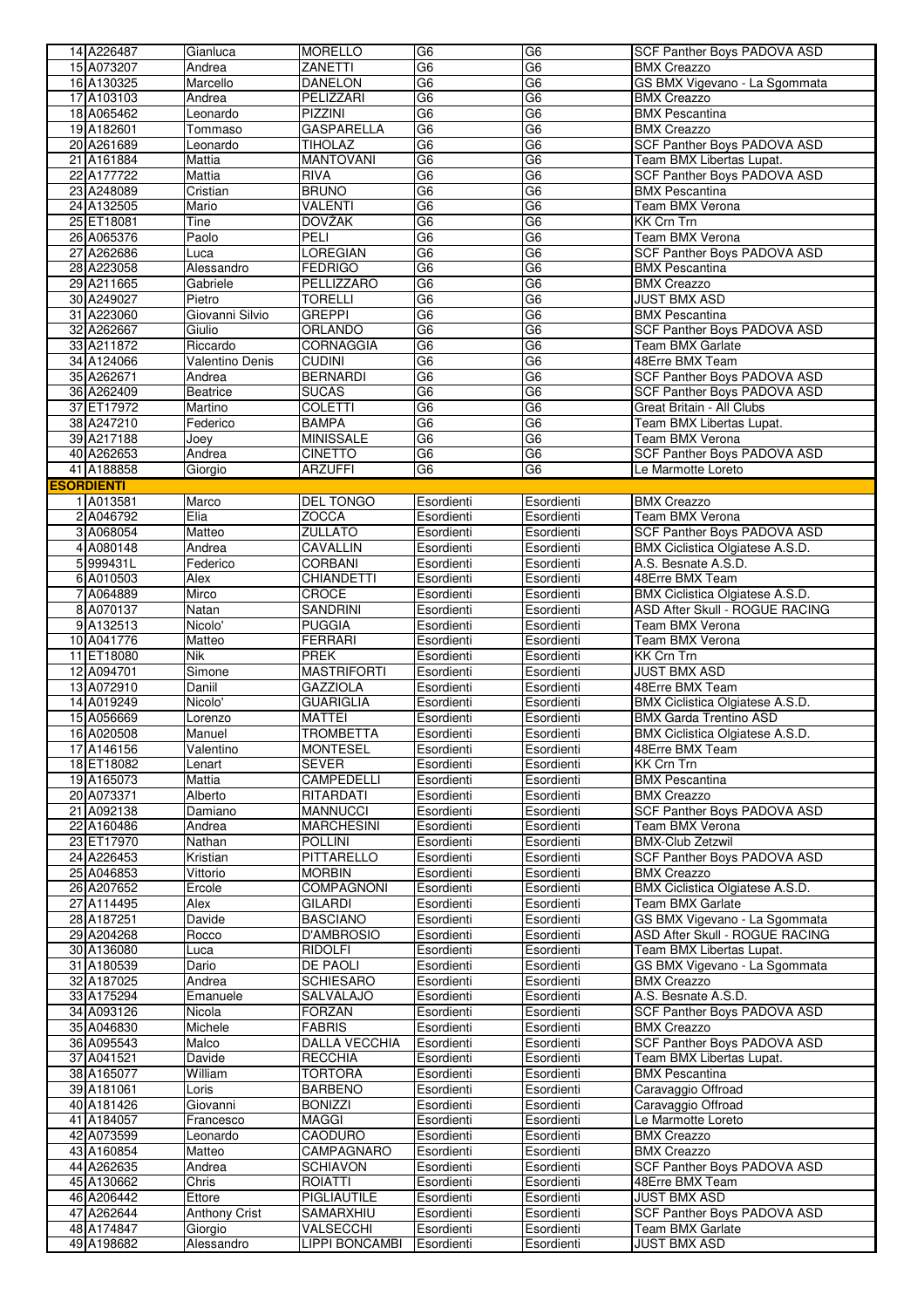|                | 50 A207655               | Davide                 | <b>MACERA</b>                      | Esordienti               | Esordienti                   | BMX Ciclistica Olgiatese A.S.D.       |
|----------------|--------------------------|------------------------|------------------------------------|--------------------------|------------------------------|---------------------------------------|
|                | 51 A248088               | Robert                 | SALLAKU                            | Esordienti               | Esordienti                   | <b>BMX Pescantina</b>                 |
|                | 52 A262678               | Luca                   | <b>MOZZATO</b>                     | Esordienti               | Esordienti                   | SCF Panther Boys PADOVA ASD           |
|                | 53 A262656               | Michele                | <b>CREUSO</b>                      | Esordienti               | Esordienti                   | <b>SCF Panther Boys PADOVA ASD</b>    |
| <b>ALLIEVI</b> |                          |                        |                                    |                          |                              |                                       |
|                | 1999158A                 |                        | <b>FENDONI</b>                     | Allievi                  | Allievi                      |                                       |
|                |                          | Lorenzo                |                                    |                          |                              | BMX Ciclistica Olgiatese A.S.D.       |
|                | 2 A010260                | Filippo                | <b>FABRIS</b>                      | Allievi                  | Allievi                      | <b>BMX Creazzo</b>                    |
|                | 3 A008012                | Federico               | <b>PASA</b>                        | Allievi                  | <b>Allievi</b>               | Maikun Factory Team ASD               |
|                | 4 A065531                | Daniele                | CAVALLIN                           | Allievi                  | Allievi                      | BMX Ciclistica Olgiatese A.S.D.       |
|                | 5 A007895                | Alessandro             | <b>BIELLI</b>                      | Allievi                  | Allievi                      | BMX Ciclistica Olgiatese A.S.D.       |
|                | 6 970740T                | Elia                   | PELIZZA                            | Allievi                  | Allievi                      | <b>BMX Creazzo</b>                    |
|                | 7 A000884                | Giulio                 | <b>SEMPERBONI</b>                  | Allievi                  | Allievi                      | Team BMX Libertas Lupat.              |
|                | 8 A009887                | Mattia                 | <b>GRIGOLETTO</b>                  | Allievi                  | Allievi                      | SCF Panther Boys PADOVA ASD           |
|                | 9 A072347                | Sebastian              | <b>BRIOSI</b>                      | Allievi                  | Allievi                      | <b>BMX Garda Trentino ASD</b>         |
|                | 10 ET18079               | Tim                    | <b>ROVTAR</b>                      | Allievi                  | <b>Allievi</b>               | <b>KK Crn Trn</b>                     |
|                |                          |                        |                                    |                          |                              |                                       |
|                | 11 807455U               | Luca                   | AGAZZI                             | Allievi                  | Allievi                      | Team BMX Libertas Lupat.              |
|                | 12 A073251               | Ettore                 | <b>CERANTOLA</b>                   | Allievi                  | Allievi                      | <b>BMX Creazzo</b>                    |
|                | 13 A092134               | Tommaso                | <b>MARINI</b>                      | Allievi                  | Allievi                      | SCF Panther Boys PADOVA ASD           |
|                | 14 794205C               | Jacopo                 | <b>MIDALI</b>                      | Allievi                  | Allievi                      | Caravaggio Offroad                    |
|                | 15 835234R               | Marco                  | CANOVA                             | <b>Allievi</b>           | <b>Allievi</b>               | <b>BMX Creazzo</b>                    |
|                | 16 A099174               | Christian              | <b>BRUSADELLI</b>                  | Allievi                  | Allievi                      | BMX Ciclistica Olgiatese A.S.D.       |
|                | 17 A062268               | Matteo                 | <b>BRAVI</b>                       | Allievi                  | Allievi                      | Team BMX Garlate                      |
|                | 18 A073361               | Luigi                  | <b>VICENTINI</b>                   | Allievi                  | Allievi                      | Team BMX Verona                       |
|                | 19 A025557               | Federico               | <b>BOCIAN</b>                      | <b>Allievi</b>           | <b>Allievi</b>               | <b>BMX Garda Trentino ASD</b>         |
|                |                          |                        |                                    |                          |                              |                                       |
|                | 20 A010678               | Riccardo               | <b>BARBIERI</b>                    | <b>Allievi</b>           | Allievi                      | SCF Panther Boys PADOVA ASD           |
|                | 21 A015895               | Leonardo               | <b>FIORINI</b>                     | Allievi                  | Allievi                      | <b>BMX Pescantina</b>                 |
|                | 22 A158577               | Ivan                   | <b>CHIAPPO</b>                     | Allievi                  | Allievi                      | 48Erre BMX Team                       |
|                | 23 A079902               | Stefano                | <b>ARRIGONI</b>                    | <b>Allievi</b>           | Allievi                      | GS BMX Vigevano - La Sgommata         |
|                | 24 810456T               | Thomas                 | LIGABO'                            | Allievi                  | Allievi                      | Team BMX Libertas Lupat.              |
|                | 25 A033263               | Alex                   | <b>DERIU</b>                       | Allievi                  | Allievi                      | <b>BMX Team Alto Adige Südtirol</b>   |
|                | 26 A080147               | Thomas                 | CATTANEO                           | Allievi                  | Allievi                      | BMX Ciclistica Olgiatese A.S.D.       |
|                | 27 A177222               | Alessandro             | <b>POZZA</b>                       | Allievi                  | Allievi                      | SCF Panther Boys PADOVA ASD           |
|                | 28 A010434               | Niccolo'               | <b>CIPRIANI</b>                    | Allievi                  | Allievi                      | Team BMX Libertas Lupat.              |
|                | 29 A006702               | Filippo                | <b>SERGIACOMI</b>                  | Allievi                  | Allievi                      | <b>BMX Garda Trentino ASD</b>         |
|                | 30 A160693               | Valerio                | CRAVA                              | Allievi                  | Allievi                      | GS BMX Vigevano - La Sgommata         |
|                | 31 A041520               | Zeno                   | <b>TEDIOLI</b>                     | Allievi                  | Allievi                      | Team BMX Verona                       |
|                | 32 A095631               | Simone                 | <b>ALTIERI</b>                     | Allievi                  | <b>Allievi</b>               | <b>BMX Team Alto Adige Südtirol</b>   |
|                | 33 A073583               | Riccardo               | <b>BULGHERONI</b>                  | Allievi                  | Allievi                      | BMX Ciclistica Olgiatese A.S.D.       |
|                | 34 A243612               | Levi                   | <b>RIGO</b>                        | Allievi                  | Allievi                      | Team BMX Verona                       |
|                | 35 A070598               | Davide                 | <b>BURNELLI</b>                    | Allievi                  | Allievi                      | <b>JUST BMX ASD</b>                   |
|                | 36 ET18204               | Filip                  | <b>DERENCIN</b>                    | Allievi                  | Allievi                      | <b>KD</b> Rajd                        |
|                |                          |                        |                                    | Allievi                  | Allievi                      | <b>Team BMX Verona</b>                |
|                |                          |                        |                                    |                          |                              |                                       |
|                | 37 A041595               | Lorenzo                | <b>FRATTON</b>                     |                          |                              |                                       |
|                | 38 A186182               | Francesco              | <b>DEL PAPA</b>                    | Allievi                  | Allievi                      | <b>BMX Creazzo</b>                    |
|                | 39 A154395               | Alessio                | <b>GATTI</b>                       | Allievi                  | Allievi                      | GS BMX Vigevano - La Sgommata         |
|                | 40 A099749               | Mattia                 | SANVIDO                            | Allievi                  | Allievi                      | <b>BMX Creazzo</b>                    |
|                | 41 A160891               | Pietro                 | <b>BONFANTI</b>                    | Allievi                  | Allievi                      | A.S. Besnate A.S.D.                   |
|                | 42 A079061               | Andrea                 | <b>COLLINI</b>                     | Allievi                  | Allievi                      | Le Marmotte Loreto                    |
|                | 43 A037424               | Matteo                 | <b>DIPRIMA</b>                     | Allievi                  | Allievi                      | <b>BMX Team Alto Adige Südtirol</b>   |
|                | 44 A182599               | Giacomo                | <b>GISSI</b>                       | Allievi                  | Allievi                      | <b>BMX Creazzo</b>                    |
|                | 45 A046844               | Alessandro             | <b>CESCATO</b>                     | <b>Allievi</b>           | Allievi                      | <b>BMX Creazzo</b>                    |
|                | 46 A138262               | Leonardo               | <b>SCARPA</b>                      | Allievi                  | Allievi                      | <b>Team BMX Garlate</b>               |
|                |                          |                        | <b>RANTE</b>                       | Allievi                  |                              |                                       |
|                | 47 A162705               | Gabriele               | PERIN VIANELLO                     |                          | Allievi                      | BMX Ciclistica Olgiatese A.S.D.       |
|                | 48 A262684               | Enrico Angelo          |                                    | Allievi                  | Allievi                      | SCF Panther Boys PADOVA ASD           |
|                | <b>DONNE ALLIEVE</b>     |                        |                                    |                          |                              |                                       |
|                | 1 998157Y                | Alice                  | <b>BRAGHI</b>                      | Donne Allieve            | Donne Allieve                | <b>BMX Pescantina</b>                 |
|                | 2 A102296                | Anna                   | <b>GRIGOLETTO</b>                  | Donne Allieve            | Donne Allieve                | <b>SCF Panther Boys PADOVA ASD</b>    |
|                | 3 A187329                | Carola                 | <b>MUCELLI</b>                     | Donne Allieve            | Donne Allieve                | BMX Ciclistica Olgiatese A.S.D.       |
|                | 4 A079052                | <b>Sabrina</b>         | <b>COLLINI</b>                     | Donne Allieve            | Donne Allieve                | Le Marmotte Loreto                    |
|                | 5 A202939                | Chiara                 | <b>PARMA</b>                       | Donne Allieve            | Donne Allieve                | ASD After Skull - ROGUE RACING        |
|                | 6 A132782                | Giulia                 | <b>DANELON</b>                     | Donne Allieve            | Donne Allieve                | GS BMX Vigevano - La Sgommata         |
|                | <b>MASTER 17+</b>        |                        |                                    |                          |                              |                                       |
|                | 1995269D                 | Axel                   | <b>MARTINELLO</b>                  | Master 17+               | Master 17-24                 | <b>BMX Creazzo</b>                    |
|                | 2858376N                 | Nicholas               | ОКОН                               | Master 17+               | Master 25-29                 | <b>BMX Team Alto Adige Südtirol</b>   |
|                | 3 574121J                | Mattia                 | <b>FALAVIGNA</b>                   | Master 17+               | Master 30 & Over             | <b>BMX Pescantina</b>                 |
|                | 4 625774B                | Mattia                 | <b>BONINI</b>                      | Master 17+               | Master 25-29                 | <b>BMX Pescantina</b>                 |
|                | 5 A015651                | Elia Francesco         | <b>NALDI</b>                       | Master 17+               | Master 17-24                 | A.S. Besnate A.S.D.                   |
|                | 6 935941J                | Simone                 | <b>CARENINI</b>                    | Master 17+               | Master 17-24                 | Team BMX Garlate                      |
|                | 7 975784V                | Stefano                | SINICO                             | Master 17+               | Master 17-24                 | <b>BMX Creazzo</b>                    |
|                | 8864528V                 | Marco                  | <b>BUTTURINI</b>                   | Master 17+               | Master 17-24                 | <b>BMX Pescantina</b>                 |
|                | 9 781255G                | Jacopo                 | <b>TURATO</b>                      | Master 17+               | Master 17-24                 | SCF Panther Boys PADOVA ASD           |
|                | 10 716400D               | Erich Klaus            | <b>LIGABO</b>                      | Master 17+               | Master 17-24                 | Team BMX Libertas Lupat.              |
|                | 11 A232107               | Edoardo                | <b>COLASIO</b>                     | Master 17+               | Master 25-29                 | SCF Panther Boys PADOVA ASD           |
|                |                          |                        |                                    |                          |                              |                                       |
|                | 12 701156D               | Alessio                | <b>RONCHETTI</b>                   | Master 17+               | Master 17-24                 | BMX Ciclistica Olgiatese A.S.D.       |
|                | 13 881333K               | Davide                 | <b>GALLI</b>                       | Master 17+               | Master 17-24                 | <b>BMX Team Alto Adige Südtirol</b>   |
|                | 14 929827J               | Alessandro             | LIUT                               | Master 17+               | Master 17-24                 | 48Erre BMX Team                       |
|                | 15 ET18203               | Nejc                   | <b>HERIC</b>                       | Master 17+               | Master 17-24                 | <b>KD Rajd</b>                        |
|                | 16 969311C<br>17 A073360 | Luca<br>Nicola Antonio | <b>NOVENTA</b><br><b>FRANCHINI</b> | Master 17+<br>Master 17+ | Master 17-24<br>Master 17-24 | <b>BMX Creazzo</b><br>Team BMX Verona |